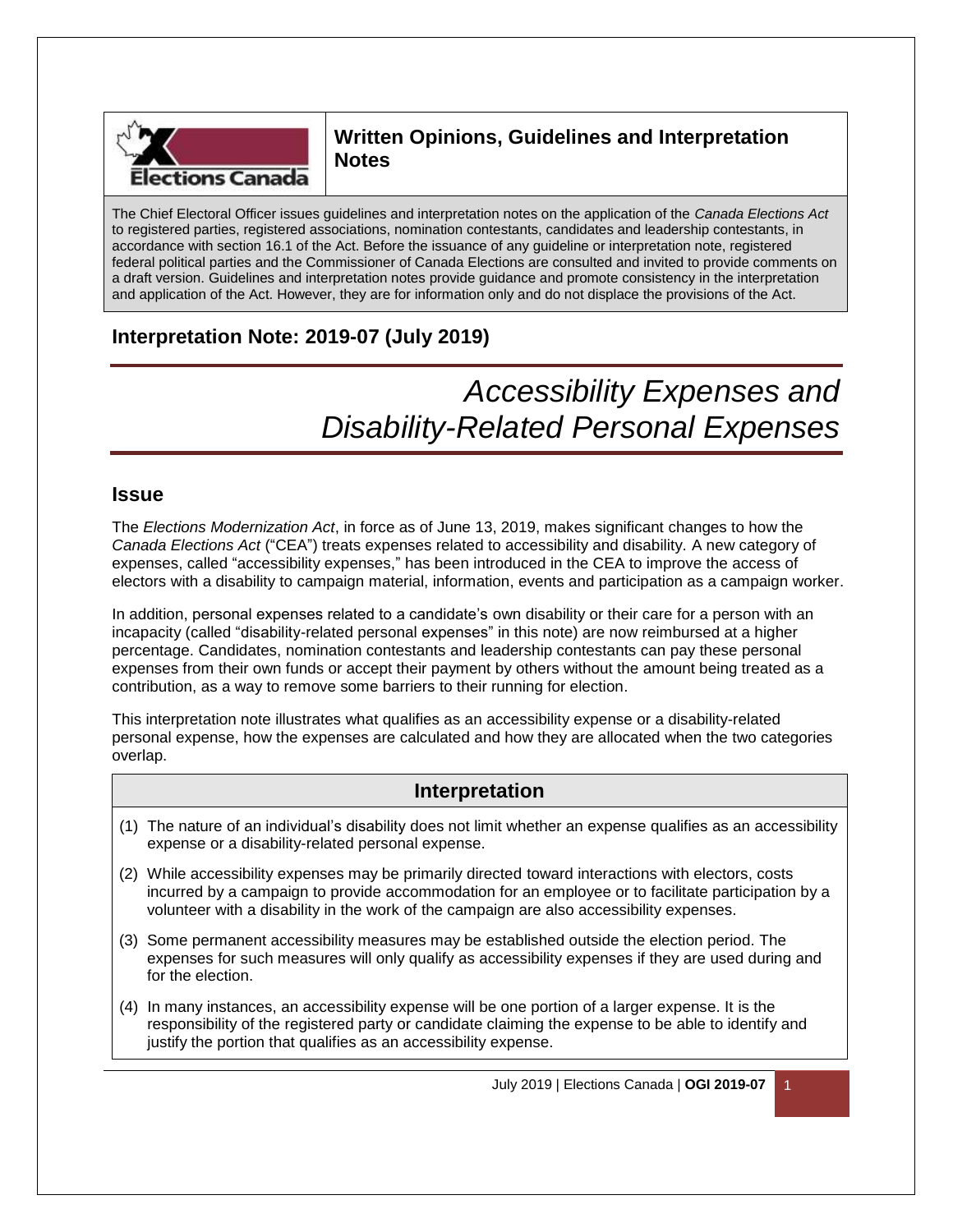(5) There may be an overlap between the accessibility needs of a particular candidate on the one hand, and electors or campaign workers and volunteers on the other. In these instances, the full expense may be allocated between accessibility expenses and disability-related personal expenses on a reasonable basis.

# **Legal Framework**

The most directly relevant provisions of the CEA in the context of this interpretation note are set out below.

#### **Definitions of accessibility expenses and disability-related personal expenses**

- An accessibility expense is a cost incurred, non-monetary contribution received or non-monetary transfer received for the purposes of making accessible, to persons with a disability, materials used or activities held during an election period. The amount of the accessibility expense is the difference between the amount of the cost incurred or value of the contribution or transfer received and the amount of a cost or value of a contribution for materials or activities not accessible to persons with a disability. (s. 377.2(1))
- A personal expense includes an expense relating to the provision of care for a person with a physical or mental incapacity for whom a nomination contestant, leadership contestant or candidate normally provides such care. In the case of a nomination contestant, leadership contestant or candidate who has a disability, it includes additional expenses related to that disability incurred because of the election.  $(ss. 374.4(1)(b)-(c), 378(1)(c)-(d), 379.4(1)(b)-(c))$

#### **Payment of accessibility expenses and disability-related personal expenses**

- An accessibility expense can be incurred by candidates or registered parties. In accordance with the general rule for expenses, candidates' and parties' accessibility expenses must be paid by an authorized person from the candidate's campaign bank account or the party's bank account using regulated funds. (ss. 375(a.3), 377.2, 426, 477.46(3.1), 477.47(4))
- Accessibility expenses are not identified as distinct types of nomination campaign expenses or leadership campaign expenses. For these entities, no distinction is made as to costs incurred for accessibility and other costs incurred. The expenses are incurred, paid and reported in the same manner as other campaign expenses. (ss. 374.1, 379.1(1))
- Disability-related personal expenses may be paid by a nomination contestant, candidate or leadership contestant out of their own funds or may be paid by another person or group. Such a payment is not treated as a contribution for the purposes of the CEA. (ss. 364, 476.65(3.1), 477.47(3.1), 478.72(3.1))

#### **Spending limits related to accessibility expenses and disability-related personal expenses**

- There is no limit to the amount that candidates or registered parties may spend on accessibility expenses. An accessibility expense is not an election expense, so it is exempt from the election expenses limits. (ss. 376(3.1), 430(1), 477.49(1))
- While the Chief Electoral Officer may set maximum amounts of expenses for different categories of a candidate's personal expenses, no limit has been set for disability-related personal expenses. (s. 378.1)
- The CEA does not set a maximum amount or authorize the Chief Electoral Officer to set a maximum amount for personal expenses of nomination or leadership contestants.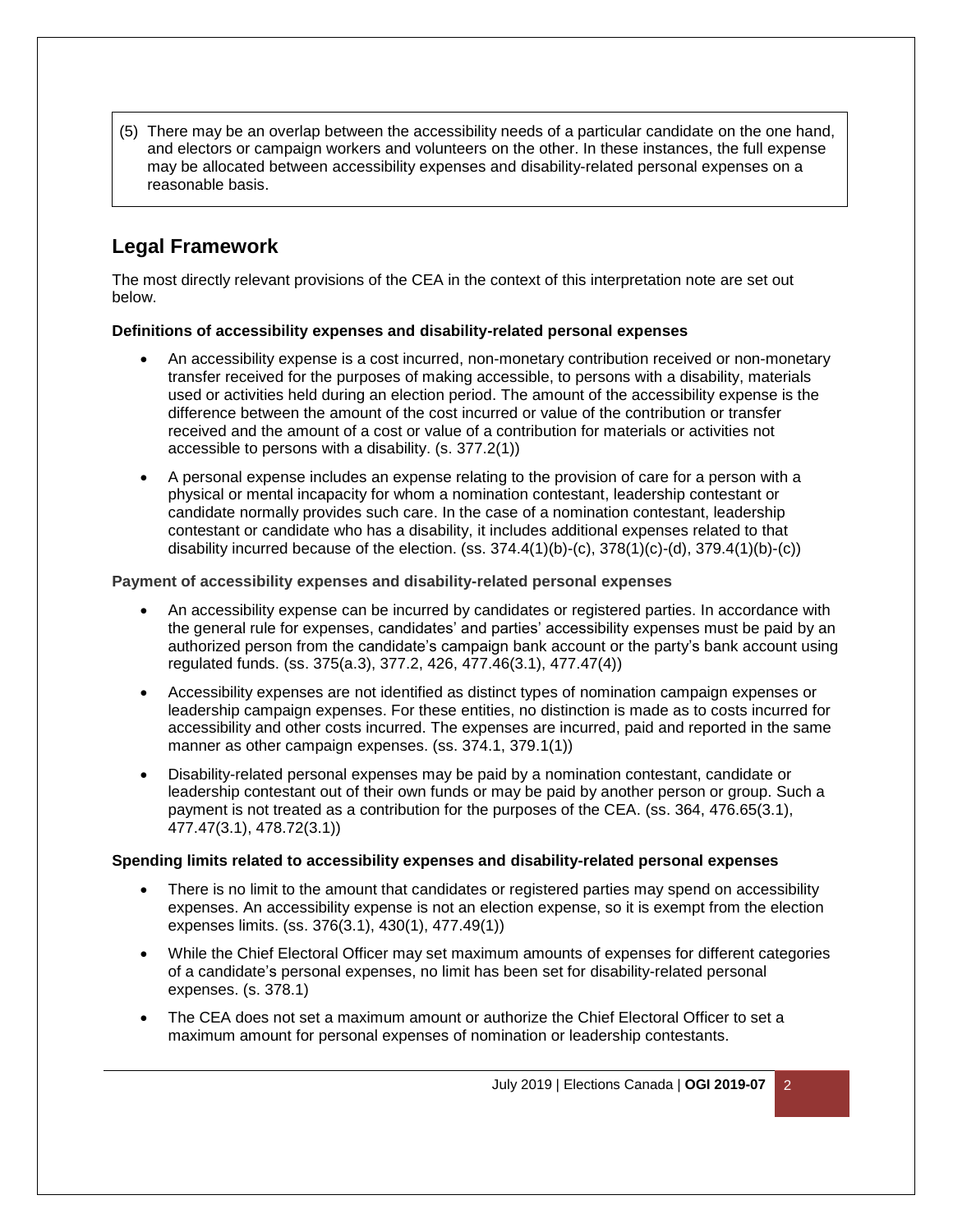#### **Reimbursement of accessibility expenses and disability-related personal expenses**

- Accessibility expenses are reimbursed at 90% to a maximum of \$5,000 for candidates who are elected or obtain 10% of the valid votes cast in their electoral district, and \$250,000 for registered parties that receive 2% of the vote nationally or 5% of the valid votes in the electoral districts where they endorsed candidates. (ss. 444(1), 477.73(3)(f))
- Disability-related personal expenses of a candidate are reimbursed at 90% for candidates who are elected or obtain at least 10% of the valid votes cast in their electoral district. (s. 477.73(3)(e))
- No reimbursement is available for personal expenses incurred by a nomination or leadership contestant.

#### **Reporting obligations**

- Candidates are required to provide a statement of accessibility expenses as part of their electoral campaign return. Registered parties must include a similar statement for a general election in their election expenses return and for a by-election in their annual financial return. (ss. 432(2)(j)(ii), 437(2)(b), 477.59(2)(b)(a.3))
- A statement of the personal expenses of a nomination contestant, candidate or leadership contestant is required as part of their campaign return. It must indicate which expenses were paid other than from the campaign bank account and the source of those funds. (ss. 476.75(2)(a.3), 477.59(2)(b)(a.4), 478.8(2)(a.3))

#### **Definition of election expenses**

- An election expense is any of the following:
	- any cost incurred, or non-monetary contribution received, by a registered party or a candidate, to the extent that the property or service that the cost was incurred for or that was received as a non-monetary contribution is used to directly promote or oppose a registered party, its leader or a candidate during an election period; and
	- any acceptance by a registered party or a candidate of a provision of goods or services, to the extent that the goods or services are used to directly promote or oppose a registered party, its leader or a candidate during an election period. (s. 376(1))

## **Analysis and Discussion**

### **Definition of disability**

Disability is a key concept for both types of expenses discussed in this interpretation note. There is no universally accepted definition of "disability," and none is prescribed in the CEA: the concept is fluid and reflects an evolving social consensus. The 2017 Canadian Survey on Disability indicates that 22% of Canadians 15 years old or older identify as living with a disability.

Disability may be mild or severe, chronic or intermittent. Examples from the broad range of disabilities faced by the Canadian population include pain-related disabilities, learning disabilities, mental-health disabilities and physical disabilities. Many of these disabilities can result in significant barriers to participation in the political process.

Elections Canada has adopted an inclusive approach to serving electors with disabilities: no proof of disability and no explanation of the nature of a barrier to participation is required. Consistent with that approach, the expenses discussed in this interpretation note are not limited by the nature of a disability and no proof of disability will be required to claim eligible expenses.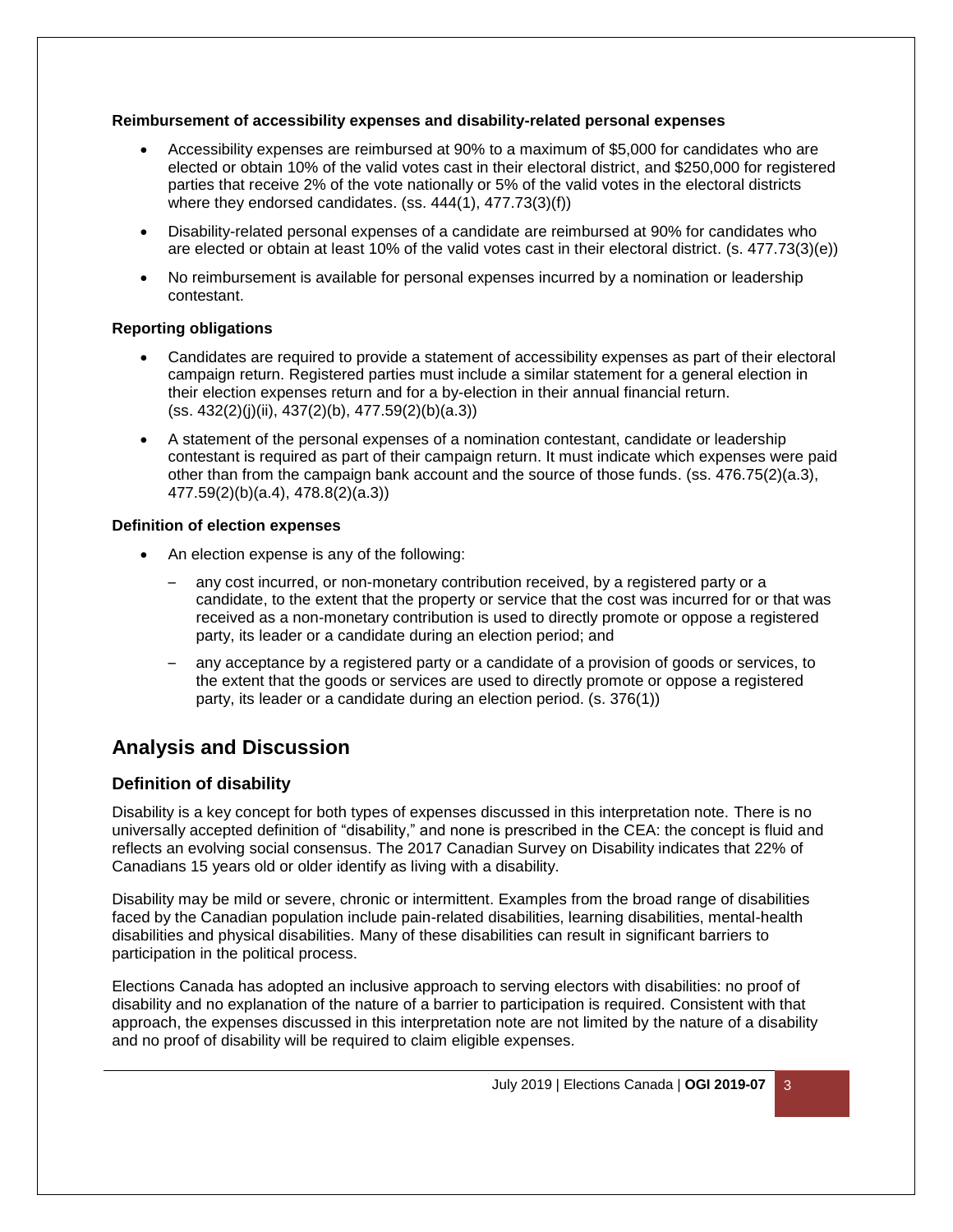In many instances, accessibility expenses will be anticipatory in nature and not designed to remedy a barrier for a particular individual. Where the rationale for a claim is difficult to discern, Elections Canada may require further explanation.

#### **What are accessibility expenses?**

Accessibility expenses are costs incurred (or non-monetary contributions or transfers received) by either a registered party or a candidate to improve the accessibility of their campaign activities for electors, campaign workers or volunteers with a disability. Wherever there is communication or interaction between a party, candidate or campaign and an elector during an election period, there is a potential accessibility expense.

The following are typical accessibility expenses that might be incurred by the campaign of a registered party or candidate.

#### **Accessible websites**

A fully accessible campaign website is one that can be properly read by a screen reader, allows for navigation using a keyboard, gives the same information in alternative formats, uses adequate colour contrast and provides other features designed to enhance the user experience for those with visual impairments, intellectual impairments or mobility impairments. See the World Wide Web Consortium's Web Content Accessibility Guidelines for internationally recognized standards.

Additional expenses to create an accessible website, to convert an inaccessible website, or to make some features accessible during the election period are accessibility expenses.

#### **Sign language interpretation**

The campaign might have a sign language interpreter at events where the candidate or party leader is speaking or at locations where information is being offered, so that events and information are accessible to people who are deaf or hard of hearing.

The expense for interpretation services that make material or an activity accessible during the election is an accessibility expense.

#### **Communication products in adapted or alternative formats**

Campaigns often distribute or publish communication products in print, audio, video and other formats. To make a communication accessible, the campaign may need to add an alternative format or adapt an existing format. For example, printed products can be reproduced in braille, large text and audio; audio can be transcribed into text; and video can be translated into ASL or LSQ, captioned or transcribed into text.

The expense to format or draft a document to meet accessibility needs (including to simplify text for electors with intellectual disabilities), or to add or adapt communication products to make them accessible during the election, is an accessibility expense.

However, when campaigns incur expenses to follow best practices for plain language writing for the general public, these are not accessibility expenses; they may be election expenses.

#### **Temporary physical improvements (construction or renovation)**

Some buildings do not have level access or may be temporarily inaccessible to persons with a mobility impairment. The campaign might construct a temporary ramp for their campaign office to provide wheelchair access or make other renovations that provide access to persons with a disability. The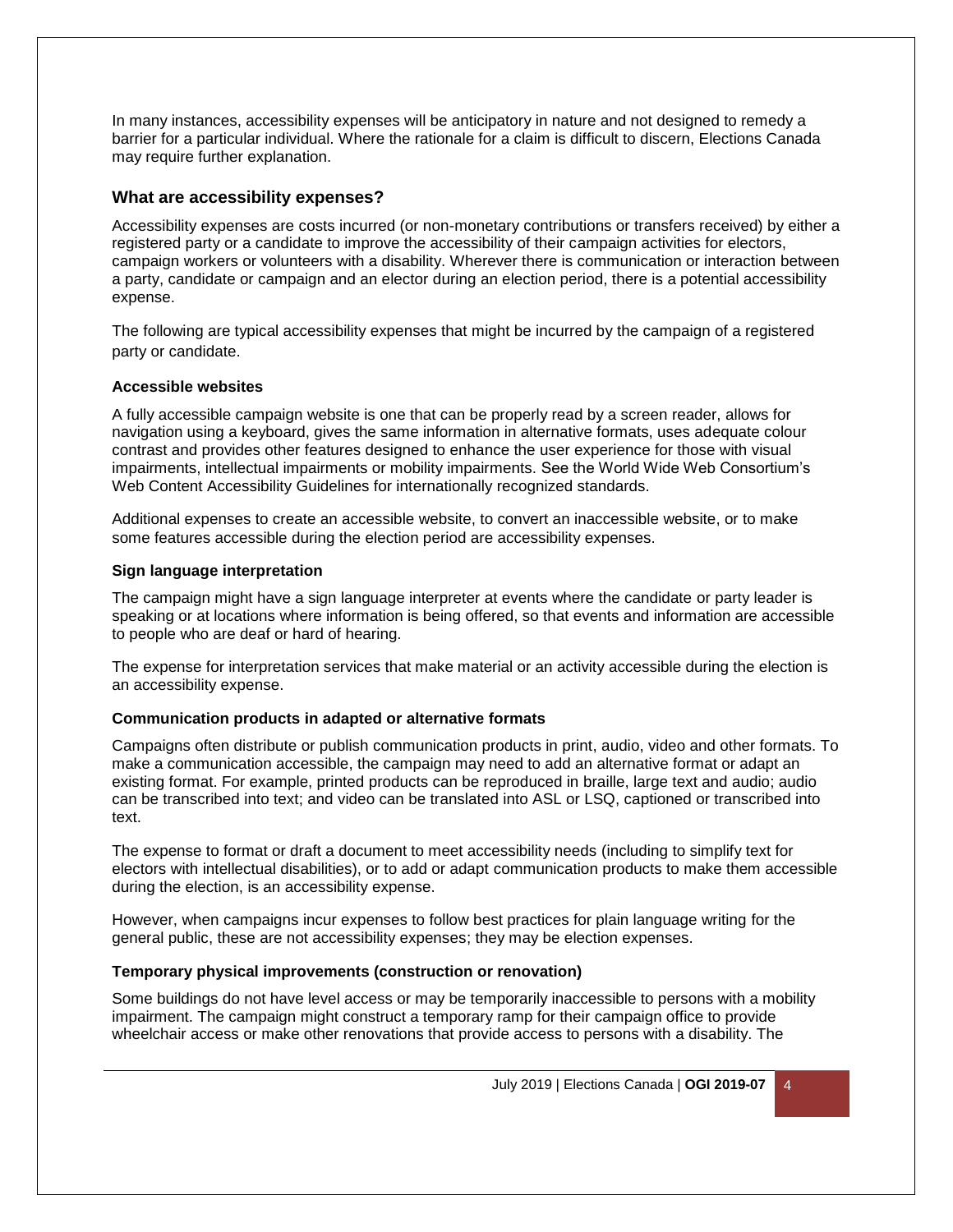expense for construction or renovations to make material or an activity accessible during the election period is an accessibility expense.

#### **Paid campaign workers and volunteers**

Volunteering or working for a campaign is an important form of participation in the political process. While accessibility expenses may be primarily directed toward interactions with electors, costs incurred by a campaign to provide accommodation for an employee or to facilitate participation by a volunteer with a disability in the work of the campaign are also accessibility expenses.

#### **What are not accessibility expenses?**

The following are not accessibility expenses:

- an expense related to a registered party's or candidate's fundraising activity—the CEA specifically excludes expenses incurred in connection with a fundraising activity from accessibility expenses
- an expense for material used or an activity held outside the election period only
- an expense that the campaign would have incurred for property or a service regardless of whether or not it was accessible (for example, renting an office that has level access when it is the only office available)
- an expense used for a purpose other than making material or an activity accessible

#### **Summary of accessibility expenses and disability-related personal expenses**

| <b>Expense</b><br>type                         | <b>Examples</b>                                                                              | <b>Entities that</b><br>report this type                                        | Who can pay and<br>from what source?                                                                                                                                       | Reimbursement                                                                                                           |
|------------------------------------------------|----------------------------------------------------------------------------------------------|---------------------------------------------------------------------------------|----------------------------------------------------------------------------------------------------------------------------------------------------------------------------|-------------------------------------------------------------------------------------------------------------------------|
| Disability-<br>related<br>personal<br>expenses | $\bullet$ Care for a<br>person with an<br>incapacity<br>Expense related<br>to own disability | $\bullet$ Candidate<br>• Nomination<br>contestant<br>• Leadership<br>contestant | • Official or financial<br>agent from campaign<br>bank account<br>Candidate or<br>$\bullet$<br>contestant from own<br>funds, including from<br>another source <sup>®</sup> | • Candidate: 90%<br>Others: no<br>$\bullet$<br>reimbursement                                                            |
| <b>Accessibility</b><br>expenses               | Accessible<br>$\bullet$<br>website<br>• Alternative<br>formats<br>Renovation<br>$\bullet$    | • Candidate<br>• Registered<br>party                                            | • Official, chief or<br>authorized registered<br>agent from campaign<br>bank account                                                                                       | Candidate:<br>90%, up to<br>\$5,000<br>Registered<br>party: 90%, up<br>to \$250,000<br>(for a general<br>election only) |

 $1$  Parties are eligible for a reimbursement if their candidates received at least 2% of the valid votes cast in the election, or 5% of the valid votes cast in the electoral districts where the party endorsed a candidate. Candidates are eligible for a reimbursement if they were elected or received at least 10% of the valid vote. For both parties and candidates, certain reporting obligations must also be met.

 $^2$ The candidate's or contestant's personal expenses can be paid directly by another person or group, with the candidate's or contestant's consent. This is considered to be a payment from the candidate's or contestant's own funds. It is not a contribution but must still be reported in the campaign return.

July 2019 | Elections Canada | **OGI 2019-07** 5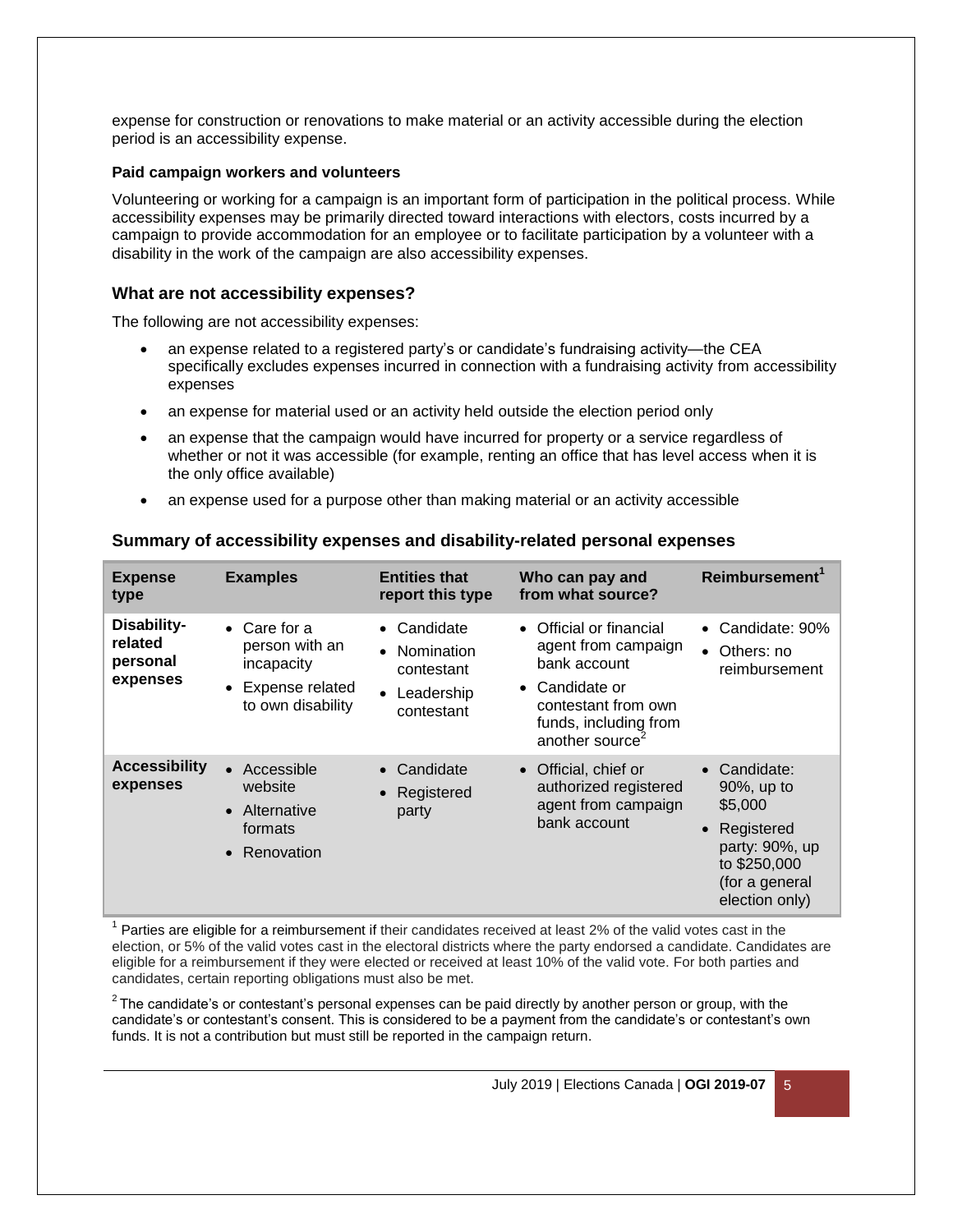## **Practical Application**

#### **How are accessibility expenses calculated?**

Accessibility expenses are calculated as follows:

- the difference between the cost incurred for the property or service to make the materials or activities accessible, and the value of the property or service if the materials or activities had not been accessible
- the difference between the value of a non-monetary contribution or transfer received to make the materials or activities accessible, and the value of the property or service if the materials or activities had not been accessible

Only the authorized agent of a political entity, the candidate or a person authorized in writing by the agent can incur accessibility expenses. Only the authorized agent is allowed to pay accessibility expenses.

The following are different ways of calculating the amount of an accessibility expense, depending on how it is incurred and how the property or service is used.

#### **Sole-purpose expenses**

Determining the amount of an accessibility expense for a discrete property or service solely intended to enhance accessibility is the simplest to calculate: the entire cost of the property or service (or its commercial value, if it is transferred) is an accessibility expense. The rental cost for a temporary ramp or professional fees for sign language interpretation are examples of property or services with no purpose beyond enhancing accessibility.

#### **Blended expenses**

In many instances, an accessibility expense will be one portion of a larger expense. Expenses for developing and maintaining a website, for example, are expenses typically incurred by a campaign for purposes other than enhancing accessibility. But if a portion of that expense is incurred to ensure that the website is accessible, that portion of the expense is an accessibility expense. It is the responsibility of the registered party or candidate claiming the expense to be able to identity and justify the portion that qualifies as an accessibility expense.

Rental costs for a campaign office may represent similarly blended expenses. There may be an incrementally greater cost associated with renting an office with elevator access, for example, or with an automatic door opener. It may be a challenge to identify the portion of a rental cost that represents an accessibility expense. One method of doing so may be to compare rental costs for otherwise commensurable properties, where one is equipped with accessibility features and one is not.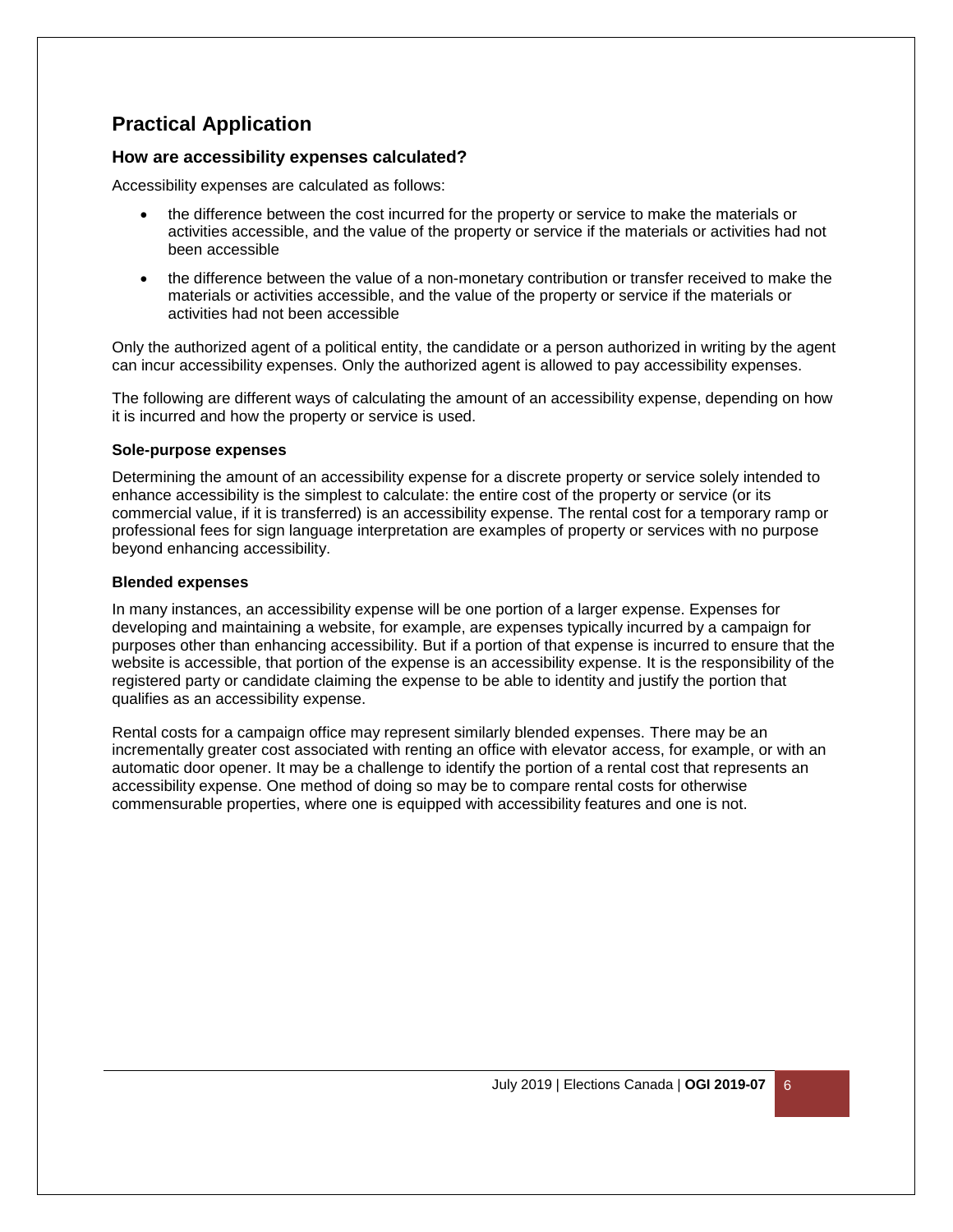#### **Shared accessibility expenses**

In some instances, expenses may be incurred jointly by candidates of different registered parties (e.g. an all-candidates' debate), by candidates of the same party (e.g. a BBQ for two candidates from neighbouring electoral districts) or between a party and candidates (e.g. a joint rally partially funded by the party, promoting all candidates in an urban area).

In these cases, Elections Canada will accept any reasonable allocation of accessibility expenses. One campaign may not pay the expenses of another campaign because transfers between campaigns are not allowed. Elections Canada may ask for an explanation of the basis for the allocation.

#### *Examples*

- 1. The candidate's campaign creates a website for use during the election period and pays to run accessibility diagnostics on the site. When the diagnostics show that several web pages need to be recoded for accessibility, the campaign hires a web designer to make the improvements. The diagnostics tool and web designer fees are accessibility expenses.
- 2. The registered party creates a website for use outside and during election periods. It pays to run accessibility diagnostics on the site. When the diagnostics show that several web pages need to be recoded for accessibility, the party hires a web designer to make the improvements. The diagnostics tool and web designer fees are accessibility expenses that may be eligible for partial reimbursement after the next general election, depending on how the party reports the overall website expense in its general election return.
- 3. The candidate's campaign office is in a building that has three steps before the entrance. To make the office accessible to wheelchair users, the campaign hires a contractor to build a wooden ramp. The cost of materials and labour is \$300. This is an accessibility expense.
- 4. The registered party produces a video for \$5,000 that is used to promote the party leader during an election. The production cost includes captioning that makes the video accessible to persons who are deaf or hard of hearing. The video would have cost \$4,700 to produce without the captions. As a result, the chief agent reports an election expense of \$4,700 and an accessibility expense of \$300  $($5,000 - $4,700).$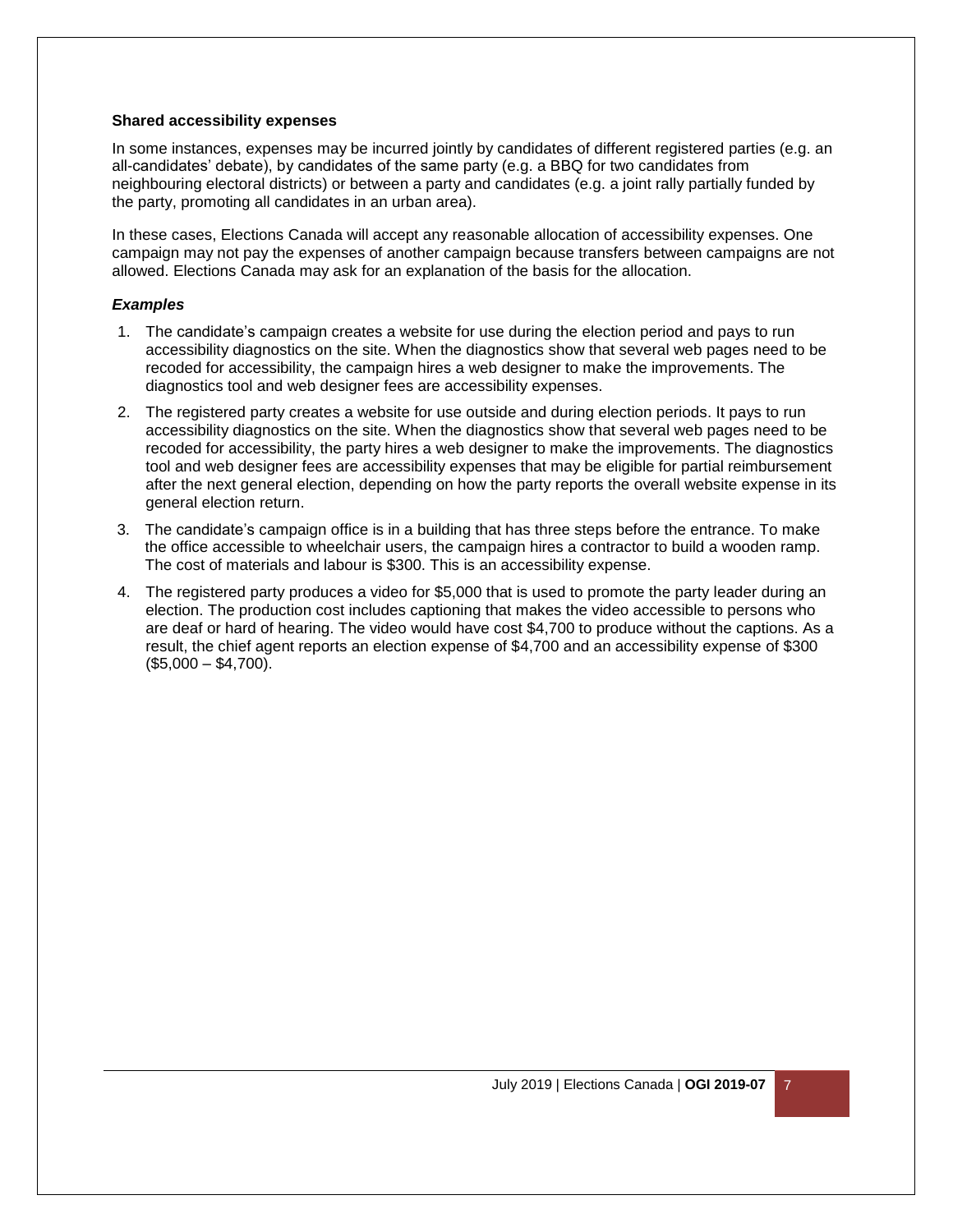#### **Disability-related personal expenses**

Expenses incurred by candidates, nomination contestants and leadership contestants with a disability to support them while they campaign are not accessibility expenses but rather disability-related personal expenses.

Disability-related personal expenses must be reasonably incurred in relation to a campaign or contest, either during or outside the election period. These expenses include the following types listed in the CEA:

- expenses related to the provision of care for a person with a physical or mental incapacity for whom the person normally provides such care
- in the case of a candidate, nomination contestant or leadership contestant who has a disability, additional personal expenses that are related to the disability

Personal expenses must be new expenses or increases in normally incurred expenses. In other words, they are expenses that the candidate or contestant incurred only because there was an election or contest. They do not count against the election or contest expenses limit. In the case of candidates, personal expenses may be eligible for partial reimbursement.

Only the candidate, nomination contestant, leadership contestant or authorized person can incur a personal expense. Anyone can pay a personal expense. They can be paid:

- by the agent from the campaign bank account
- by the candidate or contestant using their own funds, including funds provided by another person or group for that purpose
- by any person or group directly, using their own funds, with the candidate's or contestant's consent

If the candidate, the contestant or others pay disability-related personal expenses and do not intend to be repaid, the payment is made without going through the campaign bank account. It is not a contribution but must still be reported in the appropriate return.

#### *Examples*

- 1. Ana, a nomination contestant, has a disability that requires the services of a caregiver when she travels. The caregiver accompanies Ana on trips in the riding. The expenses of this additional care are personal expenses of the contestant and do not count against her expenses limit. They are not eligible for reimbursement because the reimbursement framework applies only to candidates and parties.
- 2. Boris, a candidate, has a disability that requires him to use accessible forms of transportation. He regularly travels from home to his campaign office and to campaign events using accessible taxis. The expenses for the taxis are personal expenses of the candidate and do not count against his expenses limit. If his campaign qualifies for a reimbursement, Boris will get a higher reimbursement by correctly reporting the fares as personal expenses rather than travel and living expenses.

**Note:** A candidate or contestant may be enrolled in a subsidy program for disability needs that is run by a government or private source. If the candidate or contestant pays their personal expenses with the subsidized funds and is reimbursed by Elections Canada, this may affect their allowable subsidy. Individuals should consult their funding source for rules specific to their program.